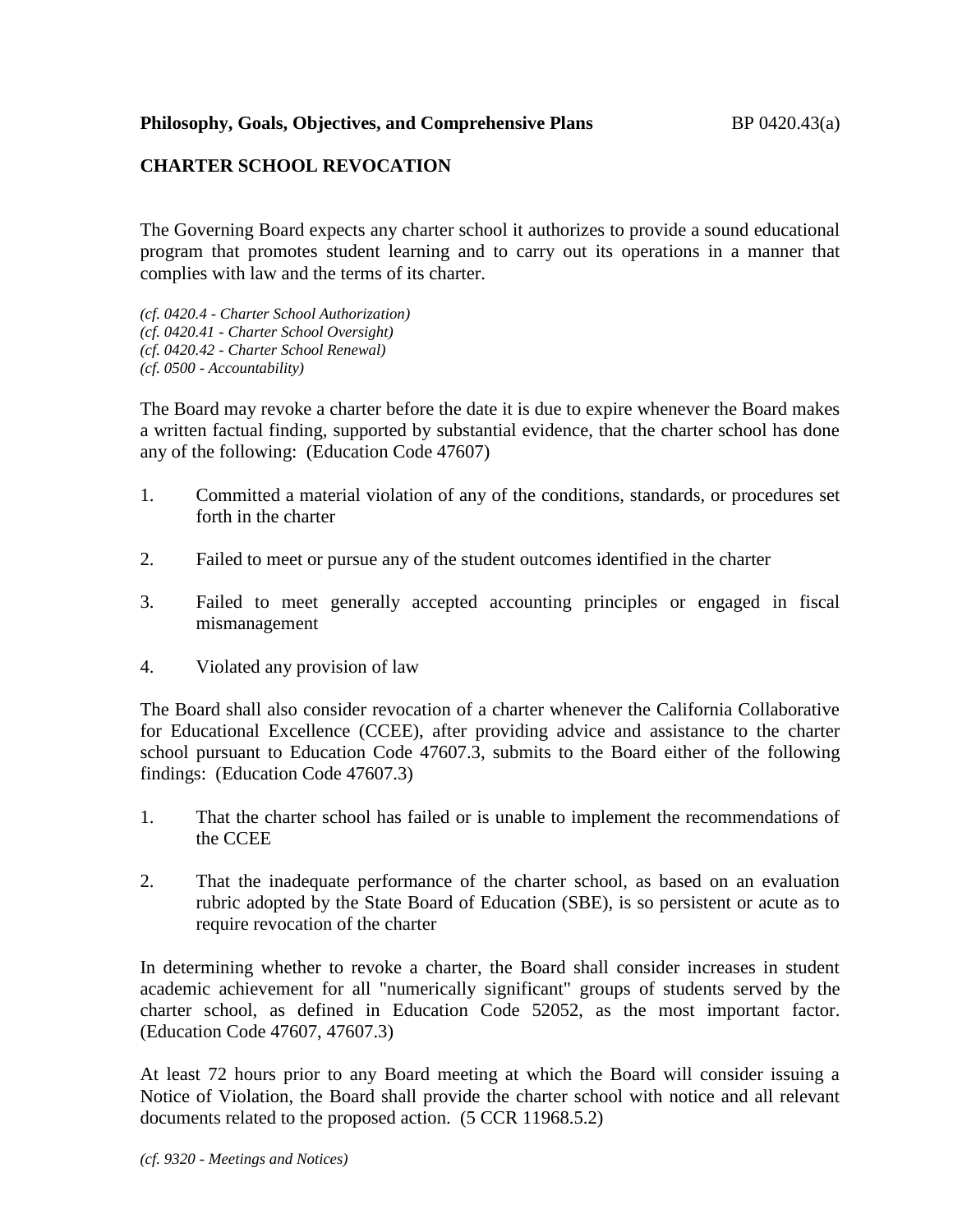## **CHARTER SCHOOL REVOCATION** (continued)

If the Board takes action to issue a Notice of Violation, it shall deliver the Notice of Violation to the charter school's governing body. The Notice of Violation shall identify: (Education Code 47607; 5 CCR 11965, 11968.5.2)

- 1. The charter school's alleged violation(s)
- 2. All evidence relied upon by the Board in determining that the charter school committed the alleged violation(s), including the date and duration of the alleged violation(s). The Notice shall show that each alleged violation is both material and uncured and that it occurred within a reasonable period of time before the Notice of Violation is issued.
- 3. The period of time that the Board has concluded is a reasonable period of time for the charter school to remedy or refute the identified violation(s). In identifying this time period, the Board shall consider the amount of time reasonably necessary to remedy each identified violation, which may include the charter school's estimation as to the anticipated remediation time.

By the end of the remedy period identified in the Notice of Violation, the charter school's governing body may submit to the Board a detailed written response and supporting evidence addressing each identified violation, including the refutation, remedial action taken, or proposed remedial action. (5 CCR 11968.5.2)

Within 60 calendar days of the conclusion of the remedy period, the Board shall evaluate any response and supporting evidence provided by the charter school's governing body and shall take one of the following actions: (5 CCR 11968.5.2)

- 1. Discontinue revocation of the charter and provide timely written notice of such action to the charter school's governing body
- 2. If there is substantial evidence that the charter school has failed to remedy a violation identified in the Notice of Violation or to refute a violation to the Board's satisfaction, continue revocation of the charter by issuing a Notice of Intent to Revoke to the charter school's governing body

If the Board issues a Notice of Intent to Revoke, it shall hold a public hearing concerning the revocation on the date specified in the notice, which shall be no later than 30 days after providing the notice. Within 30 calendar days after the public hearing, or within 60 calendar days if extended by written mutual agreement of the Board and the charter school, the Board shall issue a final decision to revoke or decline to revoke the charter. (Education Code 47607; 5 CCR 11968.5.2)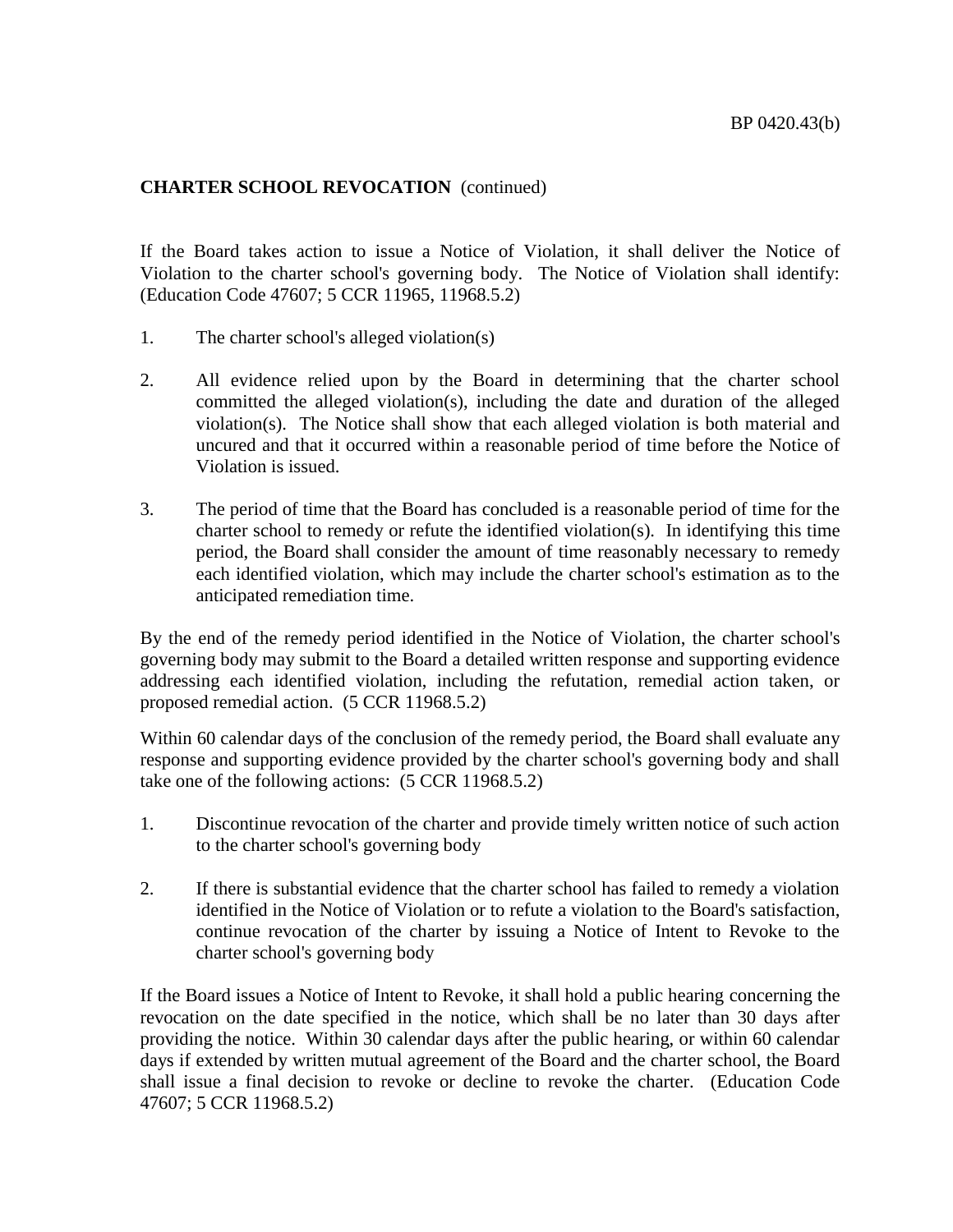## **CHARTER SCHOOL REVOCATION** (continued)

If the Board fails to meet the timelines specified above for issuing a Notice of Intent to Revoke or a final decision, the revocation process shall be deemed terminated. (5 CCR 11968.5.2)

Within 10 calendar days of the Board's final decision, the Superintendent or designee shall provide a copy of the final decision to the California Department of Education (CDE) and the County Board of Education. (Education Code 47604.32; 5 CCR 11968.5.2)

#### **Severe and Imminent Threat**

The procedures specified above shall not be applicable when the Board determines, in writing, that any violation under Education Code 47607 constitutes a severe and imminent threat to the health or safety of students. In such circumstances, the Board may immediately revoke the school's charter by approving and delivering a Notice of Revocation by Determination of a Severe and Imminent Threat to Pupil Health or Safety to the charter school's governing body, the County Board, and the CDE. (Education Code 47607; 5 CCR 11968.5.3)

### **Appeals**

If the Board revokes a charter, the charter school may, within 30 days of the Board's final decision, appeal the revocation to the County Board. Either the charter school or the district may subsequently appeal the County Board's decision to the SBE. However, a revocation based upon the findings of the CCEE pursuant to Education Code 47607.3 may not be appealed. (Education Code 47607, 47607.3; 5 CCR 11968.5.3-11968.5.5)

*Legal Reference: (see next page)*